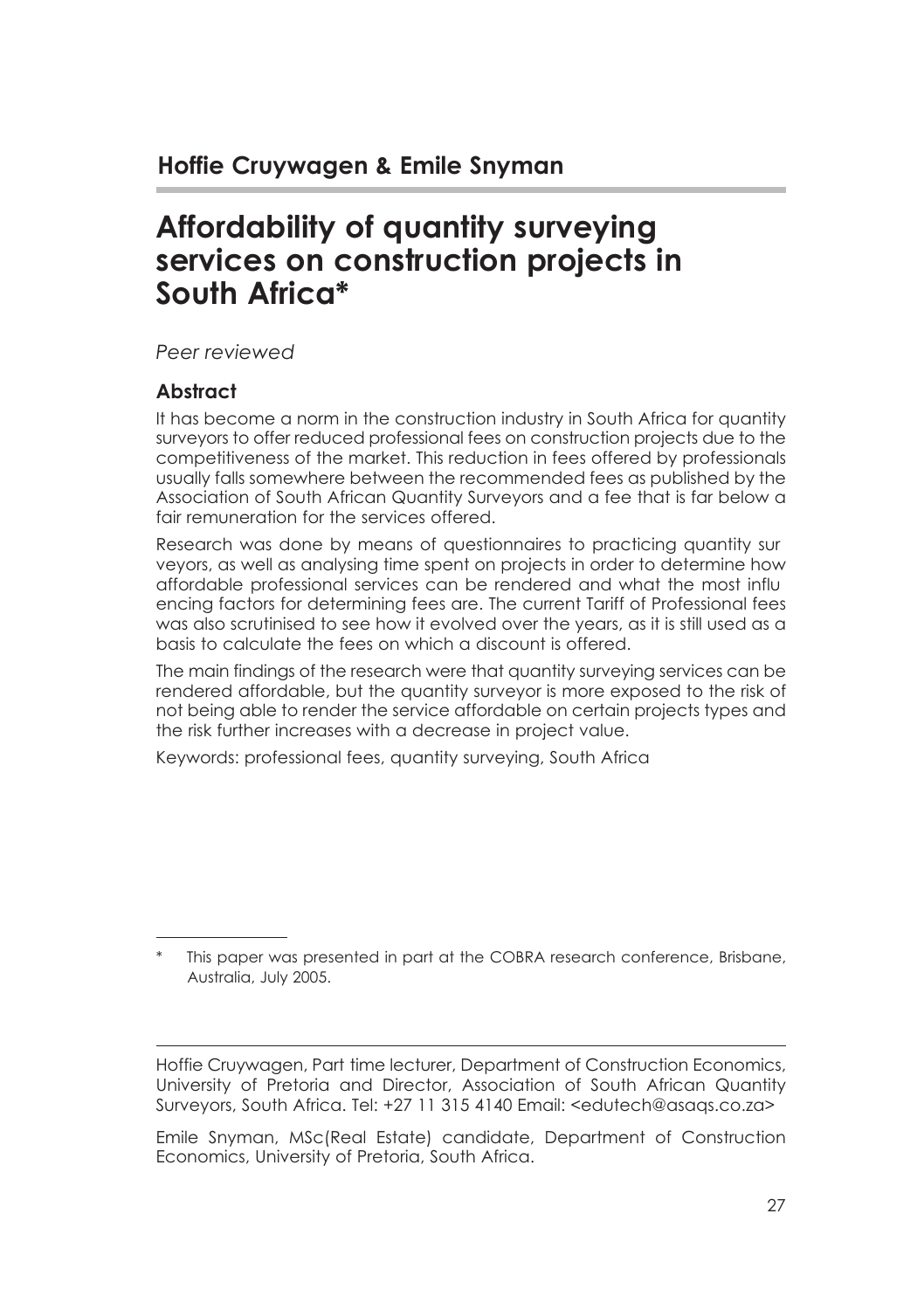#### **Abstrak**

Dit het die norm in die Suid Afrikaanse konstruksiebedryf geword dat boureke naars, as gevolg van die kompeterende aard van die bedryf, verlaagde gelde aanbied op konstruksieprojekte waarby hulle betrokke is. Sodanige verlaagde gelde wat aangebied word val êrens tussen die aanbevole geldetarief wat deur die Vereniging van Suid Afrikaanse Bourekenaars gepubliseer word en gelde wat ver minder is as gelde wat beskou kan word as 'n regverdige ver goeding vir dienste wat gelewer word.

Navorsing is gedoen deur middel van vraelyste aan praktiserende bourekenaars sowel as deur die tyd wat op projekte spandeer is te analiseer. Dit is gedoen ten einde te bepaal hoe bekostigbaar professionele dienste gelewer kan word asook wat die faktore is wat wat sodanige bekostigbaarheid bëinvloed. Die huidige Professionele Geldetarief is ook nagegaan om te sien hoe dit deur die jare aangepas is aangesien dit steeds gebruik word as basis waarvolgens gelde bereken word waarop afslag gegee word.

Die belangrikste bevindinge van die navorsing was dat bourekenaarsdienste wel bekostigbaar gelewer kan word, maar dat die bourekenaar meer bloot gestel word aan risiko op sekere projekte om nie 'n bekostigbare diens te lewer nie en dat die risiko verder vergroot met 'n afname in die waarde van die projek.

Sleutelwoorde: professionele gelde, bourekenkunde, Suid Afrika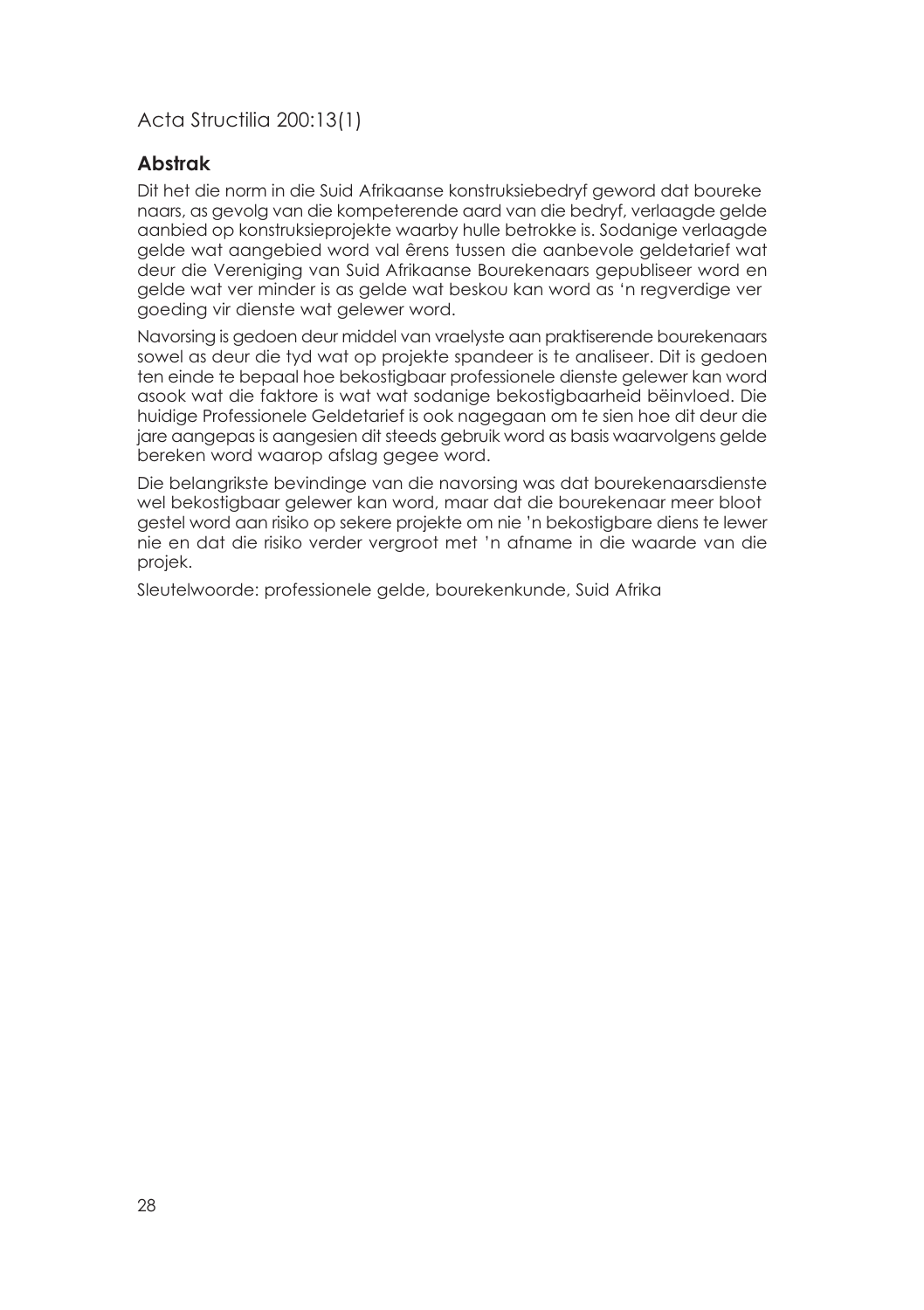### **1. Introduction**

The Association of South African Quantity Surveyors (ASAQS)<br>publishes recommended tariff of professional fees at regular<br>intervals that are used as a basis to derive a fee proposal for a<br>construction project for private cl he Association of South African Quantity Surveyors (ASAQS) publishes recommended tariff of professional fees at regular construction project for private clients. When work is done for government departments, the fee scale is used unconditionally most of the time, provided that the latest tariff of fees that was approved by the National Department of Public Works and published in a government gazette is used (it normally take some time between publication by the ASAQS and approval by government).

Although the tariff of fees is being used as a basis for fee negotiation, the competitiveness of the market have forced quantity surveyors to submit discounted fee proposals that usually falls somewhere between the recommended fees as published and a fee that is far below a fair remuneration for the services offered. This is not particular to the quantity surveying profession, or to South Africa. Smith (2004) did a survey on trends in the Australian quantity surveying profession and one of the major threats that emerged from this survey was fee cutting. Pirie (2004), the Executive Director of the South African Association of Consulting Engineers (SAACE), mentions that consulting engineers in South Africa find themselves operating in an increasingly competitive environment where the debate centres on whether or not consulting engineers know when to say no to a client or whether they have become so desperate for work that they would accept it even at a loss. SAACE (2003) also states in their guidelines for appointments that they believe that it is neither in the interest of the client or the project that consultant engineers should be selected on the basis of the lowest fee rather than the quality of service. Hoxley (1998) quotes Morgan who said that few surveyors in Britain will admit to fee cutting, but in reality they are all doing it, some even to the extent that they venture into loss-making territory.

It is almost universally accepted that fee reduction invariable compromises quality. Smith (2004) is of the opinion that the design professions were particularly affected by the recession of the Australian economy in the early nineties. This resulted in firms who became so desperate for work that they reduced their fees to unsustainable levels that in turn had an adverse effect on the quality of documentation. Pirie (2004) adds to this by saying that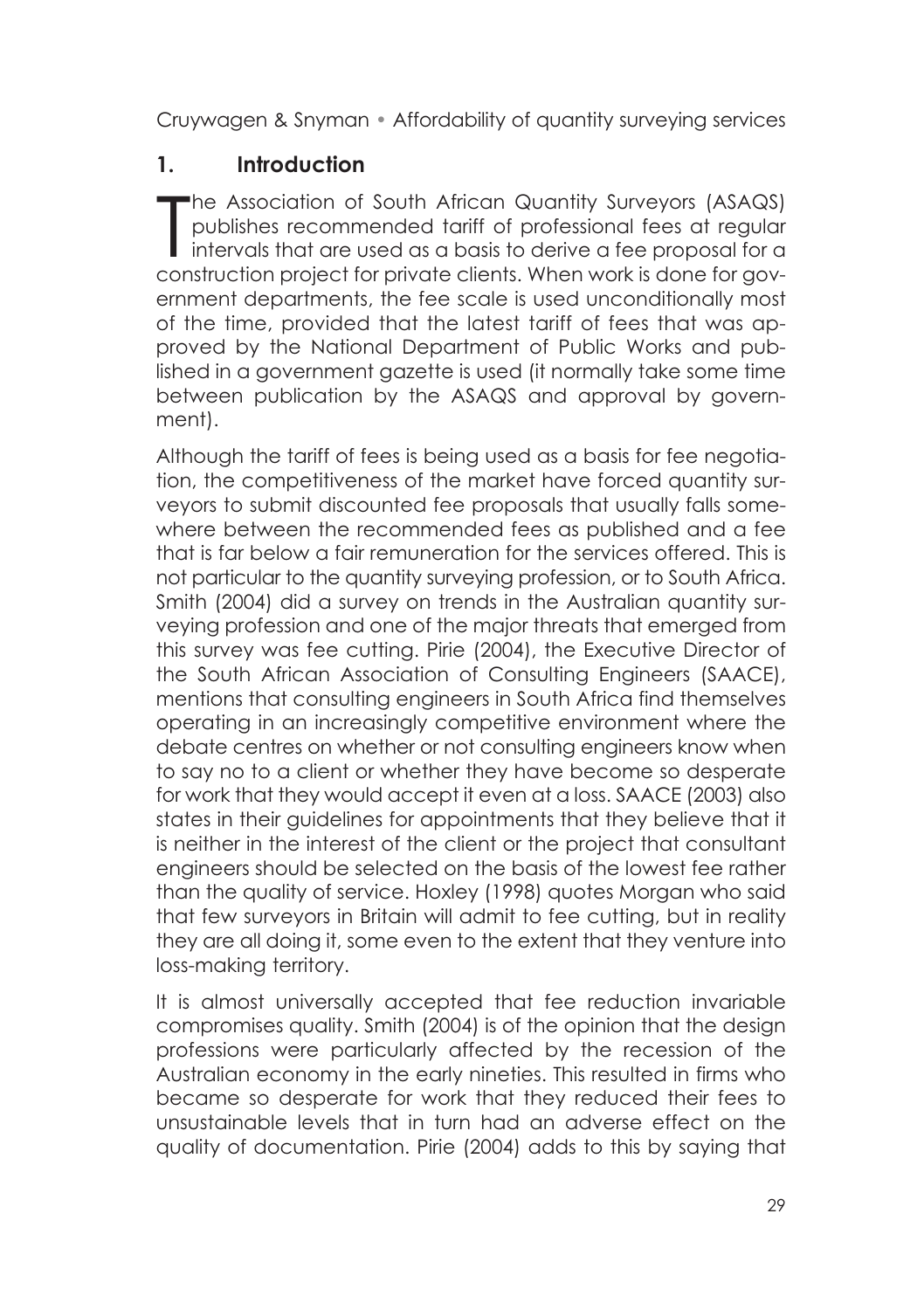many uncompromising South African clients are pursuing cost-based selection of engineers rather than quality-based selection. As a result, the consulting firm is pressured to reduce fees. Forcing fees down unreasonably compromises quality. Hoxley (1998) mentions that in Britain most players in the market acknowledge that the quality of work will suffer when fee levels get below a certain point.

The above practice of discounted fees has given rise to the following questions:

- On what basis is the tariff of professional fees calculated?
- Are there differences between various types of construction projects?
- How do quantity surveyors determine their proposed fees on construction projects?
- How can an affordable fee be calculated on construction projects?

### **2. The evolution of the fee scale**

It is necessary to have a look at the composition of the tariff of fees in order to assess what the implications will be when offering a discount based on that. According to Law (1985) the quantity surveyor practitioners at the beginning of the century adopted the 2,5% fee from their British counterparts. A further 2,5% was asked on all additions, while 1% was charged for omissions.

The quantity surveying profession slowly grew in stature and experienced numerous fee scale changes. In 1908 the newly formed South African Institute of Quantity Surveyors issued a further version with one significant change, namely the adoption of a sliding scale. The fee for 'normal' building work would commence at 3,5% and adjusted to a minimum of 2,5% as the value increased.

The sliding scale provisions brought about another debate, namely the depreciation of money. The sliding scale introduced a primary charge with an additional fee as a percentage of the value above certain levels. The debate arose due to the fact that the primary charge remained fixed for a long period of time. The risk on the professional becomes more evident when building cost escalation is significantly lower than the consumer price index. Another phenomenon occurred when building cost escalation increases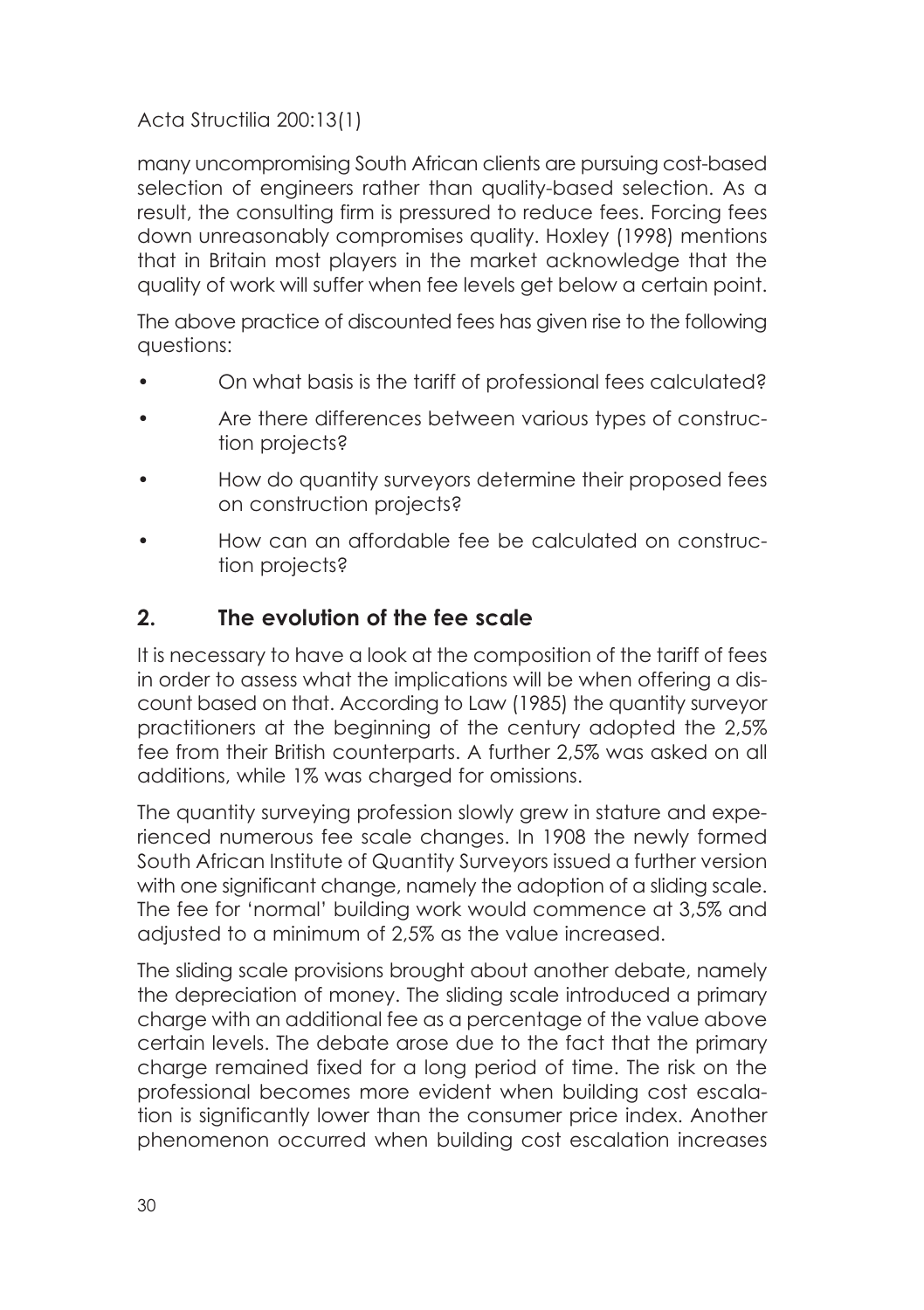dramatically after the tariff of fees have been fixed for a certain period of time, as was evident in 1973 when building cost escalation had risen by 50% (Law, 1985).

The Consumer Price Index (CPI) and escalation in construction cost (BCI) as recorded by the South African Bureau for Economic Research (BER) have been compared since 1992. In real terms the CPI and BCI statistic comparison is indicative of the escalation of the quantity surveyors' input cost (CPI) versus the escalation in income from the professional fees (BCI).

| Year | BCI behind ()<br>Ahead (+) of CPI |  |  |
|------|-----------------------------------|--|--|
| 1992 | 0%                                |  |  |
| 1993 | 7.2%                              |  |  |
| 1994 | 9.5%                              |  |  |
| 1995 | 5.6%                              |  |  |
| 1996 | 2.0%                              |  |  |
| 1997 | 1.8%                              |  |  |
| 1998 | 3.2%                              |  |  |
| 1999 | 7.6%                              |  |  |
| 2000 | 5.2%                              |  |  |
| 2001 | 8.0%                              |  |  |
| 2002 | 8.2%                              |  |  |

Table 1: CPI and BCI comparisons

The fees committee of the ASAQS drafted a motivation document for amendment to the Tariff of Professional Fees (ASAQS, 2002) and had the following comment on the BCI/CPI comparison:

"Quantity surveyors have effectively under-recovered their inflation costs over the past ten years. While in some periods this has been accepted, the accumulative effect over time and the significant lag over the last few years have necessitated an increase." On account of the above, an agreement was reached between the Chief Director, Quantity Surveying services of the Department of Public Works and the ASAQS that the adjustment to the primary charge of the Tariff of Professional Fees would depend on the difference between the CPI and the BCI (ASAQS, 2002a).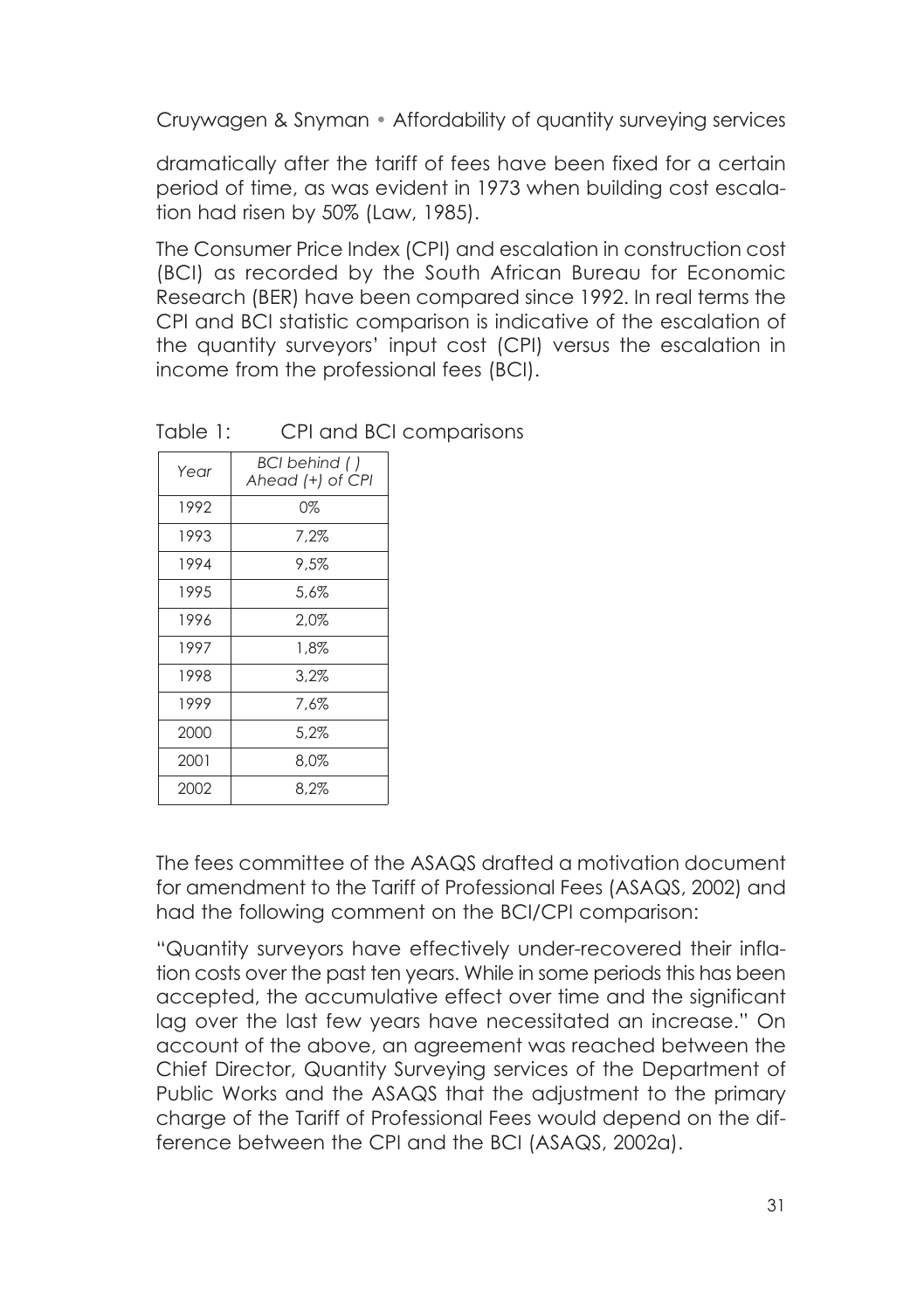As part of the Tariff of Professional Fees the services rendered by quantity surveyors are defined in four different stages, being service A (estimating and cost advice stage), service B (tender documentation stage), service C (contract administration stage) and service D (final account stage). During the past 20 years there were six revisions of the Tariff of Fees. During this period there was a drastic change in the proportional distribution between the various stages. The following is an indication of the changes that took place in the apportionment of fees for provisional bills of quantities:

- Service A (estimating and cost advice) was 5% in 1981 to 1993. This changed in 1996 to 10% at which it still remains at in the latest fee scale (2002).
- Service B (tender documentation) decreased from 30% in 1981 to 20% in 2001.
- Service C (contract administration stage) had the most severe adjustment as it was at 25% in 1981, increased in 1993 to 40% and was further adjusted upwards to 47,5% in 2001.
- Service D (final account stage) was 40% in 1981, decreased to 30% (1993) and in 2001 decreased further to 22,5%.

The implication of the above changes is that the estimating stage, which has been adjusted from 5% to 10%, became a stage with more risk allocated to it for the quantity surveyor. The reason for this is that the risk profile of the employer and the consultant has an inverse relation. On the one hand the employer has an urgent need for an accurate decision making tool (i.e. financial feasibility study and/or detailed cost estimate), but on the other hand the quantity surveyor cannot afford to spend too much time on such activities due to the risk of the project not continuing and consequently, in most instances, not being reimbursed for the executed work.

The most heavily weighted stage is currently the contract administration stage. This stage has the longest duration and entails intensive involvement from the quantity surveyor. If one look at the service definition of service C of the 1993 and 2001 Tariff of Professional Fees, the 1993 version states that service C "means financial management and preparing valuations for the issue of payment certificates and shall include preparing documents for the procurement of subcontracts expressed as provisional sums in the bills of quantities". The 2001 version gives a much more detailed breakdown of duties in service C, among others the following: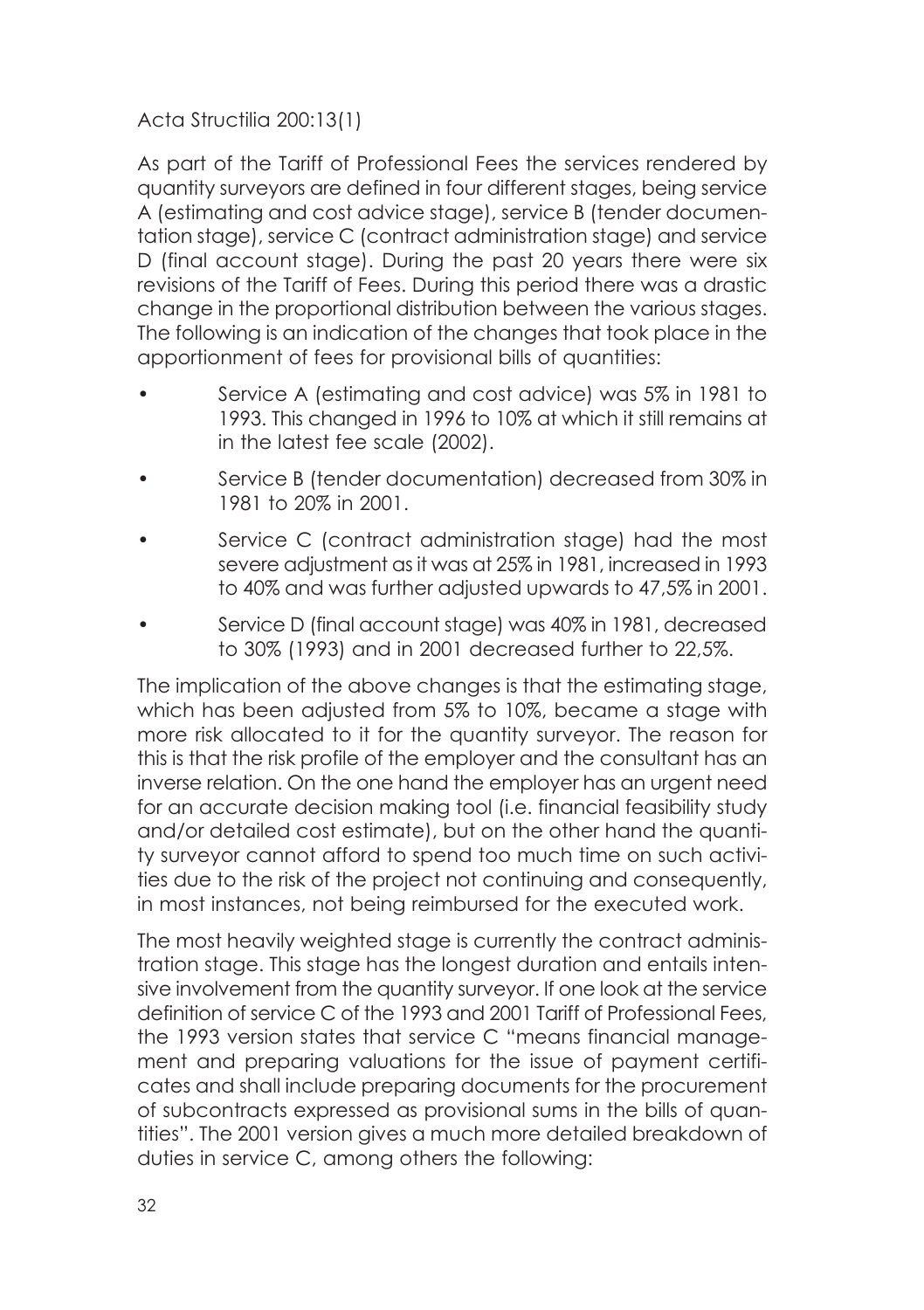- Preparing schedules of predicted cash flows;
- Preparing on a pro-active basis estimates of cost for proposed variations for client decision-making;
- Maintaining a running financial management statement on a monthly basis and monitoring against the financial budget; and
- Adjudicating and resolving the financial and contractual aspects of claims between the client and the contractor, excluding services related to mediation, arbitration and litiaation.

Although it is doubtful that the quantity surveyor would not have performed these tasks in any event, the current Tariff of Professional Fees refers to a more comprehensive service and therefore binds the professional to that standard which otherwise could have been argued to the contrary.

Apart from the differences between the CPI and BCI as stated before, other factors that contributed to the adjudication adjustment of the Tariff of Professional Fees that have a direct influence on the professional fee are the following:

- The quantity surveyor's service has broadened over the years without compensatory adjustment to the basic fee. This is substantiated by the expanded definitions for services A to D.
- The quantity surveyor's overhead costs in respect of electronic hard- and software have increased substantially since 1992. The advent of computers has resulted in ongoing increased costs in hardware and software support and upgrading – costs not adjusted for by the CPI.
- When looking at other professions, the architects' fees increased with 16,9% (average over the different value categories) and civil/structural engineers have increased their fees since 1992 by 13,7% (average over the different value categories). This has resulted in the quantity surveyor losing out disproportionately in collective bargaining situations (ASAQS, 2002a).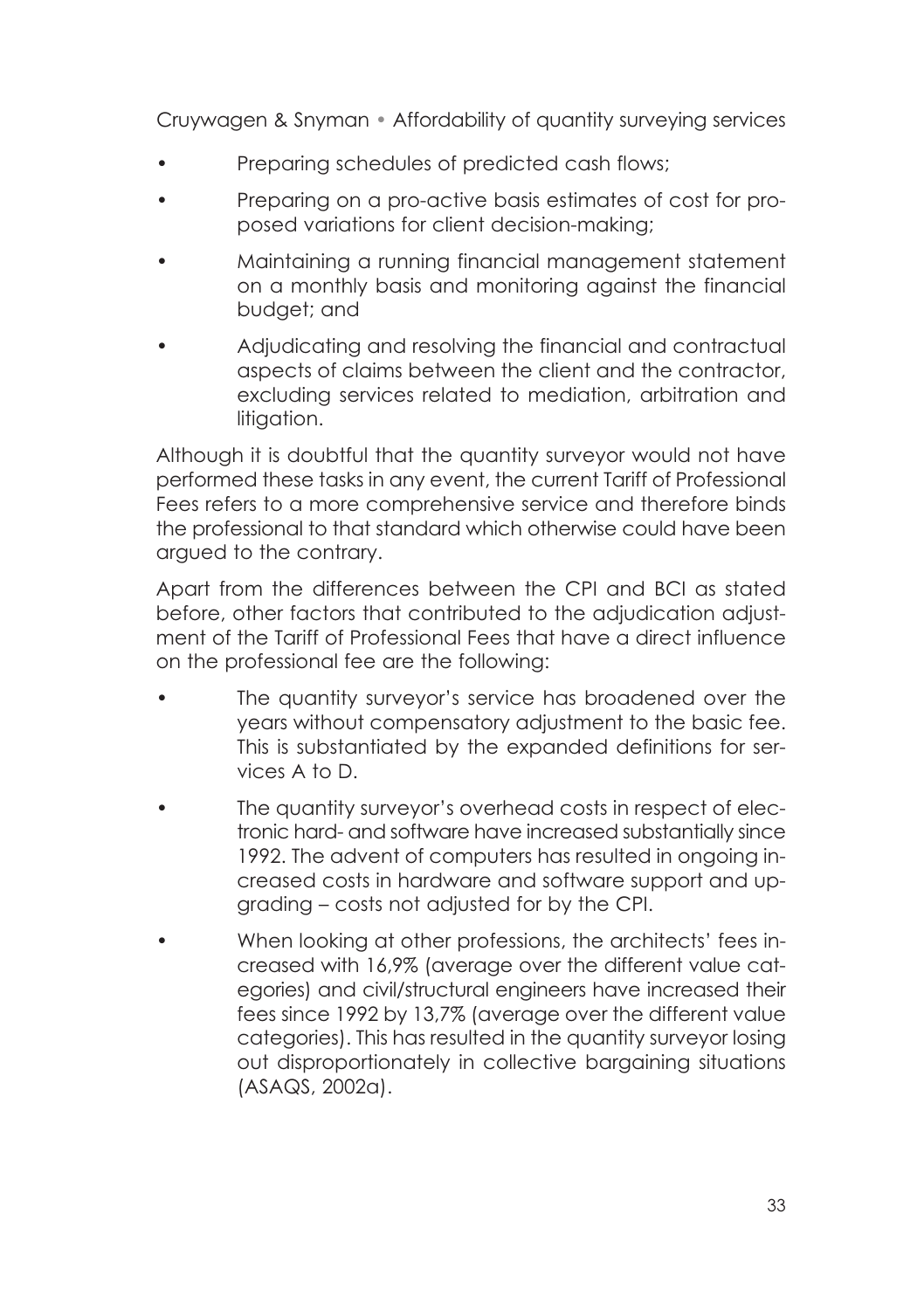### **3. Research on professional fees charged on construction projects in South Africa**

Snyman (2004) did a study on which the descriptive survey method was used. The targeted population was registered quantity surveying practices in the Gauteng province, of which a list was obtained from the ASAQS. Twenty practices were identified of different sizes, ranging between small (1 to 3 quantity surveyors), medium (4 to 8 quantity surveyors) and large (more than 8 quantity surveyors). The identified practices were approached telephonically after which a questionnaire was sent by means of e-mail. The respondents completed the questionnaire electronically and returned it to the sender. The response was 85%, which could be expected from the survey method adopted.

It should be noted that research was only done on projects where the Tariff of Professional Fees were used as a basis for fee calculation. Projects that were done on an hourly fee basis were not taken into account, although it is acknowledged that this is a practice that is being used more frequently in recent times.

### **3.1 Results of questionnaire and discussion**

The research questionnaire was compiled by identifying key factors determining profitability of professional fees on construction projects in South Africa.

### **3.2 Discounted professional fees**

The questionnaire posed a question as to what the average discount is that quantity surveying firms offer their clients expressed as a percentage from the Tariff of Professional Fees published by the ASAQS.

| Table 2: | Average discount offered |  |
|----------|--------------------------|--|
|----------|--------------------------|--|

| Average<br>discount | Respondents |
|---------------------|-------------|
| 0.5%                | $0\%$       |
| 6 15%               | 29%         |
| 16 20%              | 57%         |
| 21 25%              | 7%          |
| $+2.5\%$            | 7%          |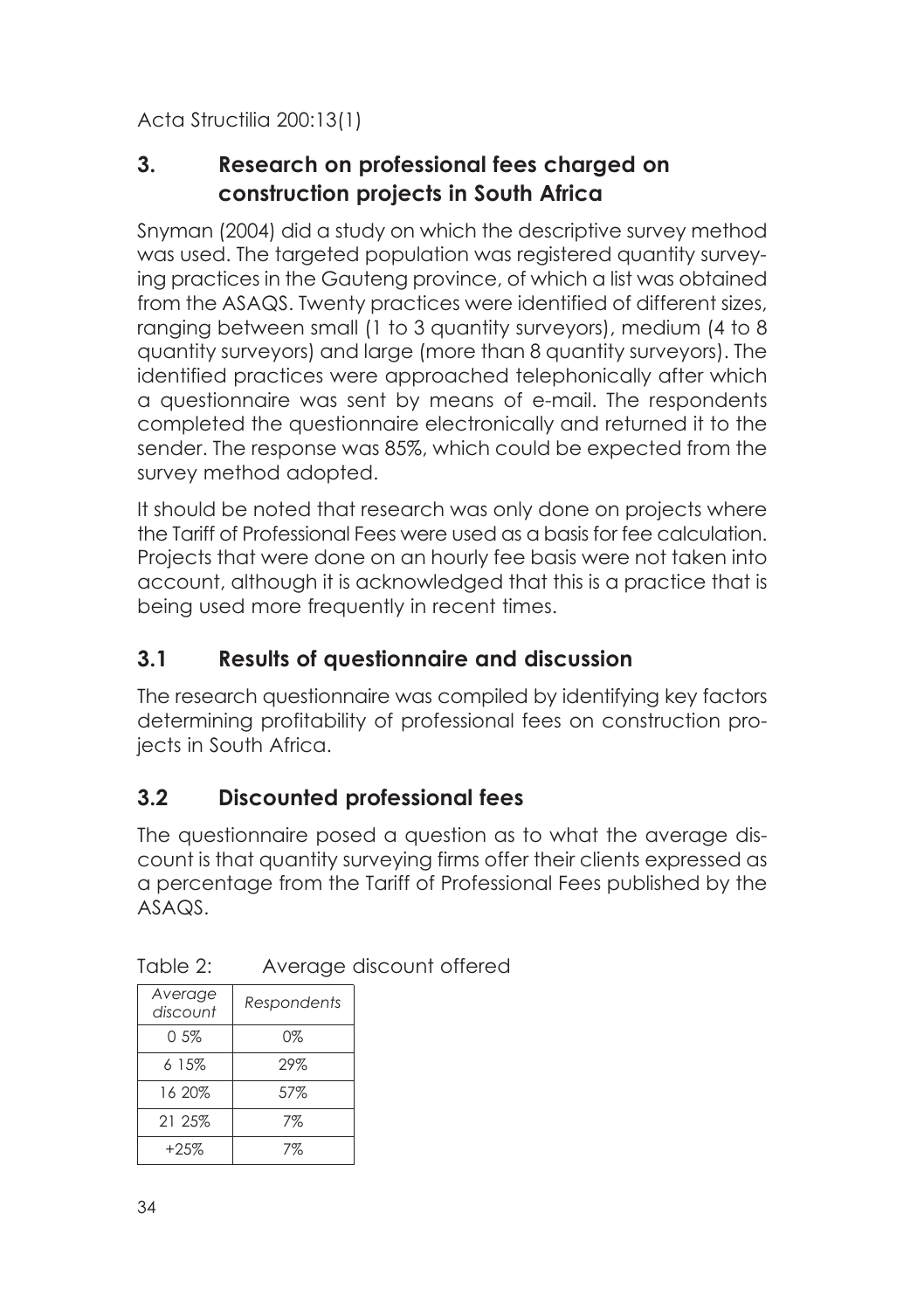The results indicate that the majority of quantity surveying firms (86%) offered a discount of between 6% and 20% on the recommended fees of the ASAQS. This seems to indicate that the Tariff of Professional fees is fairly generous as practices can afford to offer such a discount and are still making a profit.

### **3.3 Reconciliation between hours spent and fees charged**

The question was whether quantity surveying firms do reconciliation between the hours spent on a project and the fees that were charged.

| Reconciliation   | Respondents |
|------------------|-------------|
| Always           | 11%         |
| Most of the time | 28%         |
| Often            | 6%          |
| Seldom           | 33%         |
| Never            | 22%         |

Table 3: Reconciliation of hours

It is interesting to note that 55% of all respondents indicated that they seldom or never do reconciliation between time spent on a project and the actual fees received. The question inevitably arises how a practice can justify offering a discount on the recommended fees of 6% to 20% when such reconciliation is not performed. A prominent quantity surveyor justified this by explaining that there is too much "dead" time on a project (i.e. time spent on the telephone) that is not recorded and therefore such reconciliation is regarded as not accurate.

# **3.4 Factors influencing fee proposals**

The respondents were requested to indicate which of the given factors are the most influential when drafting a fee proposal for a client by means of rating factors from 1 (most influential) to 5 (least influential). The respondents were given the opportunity to add factors that were not mentioned.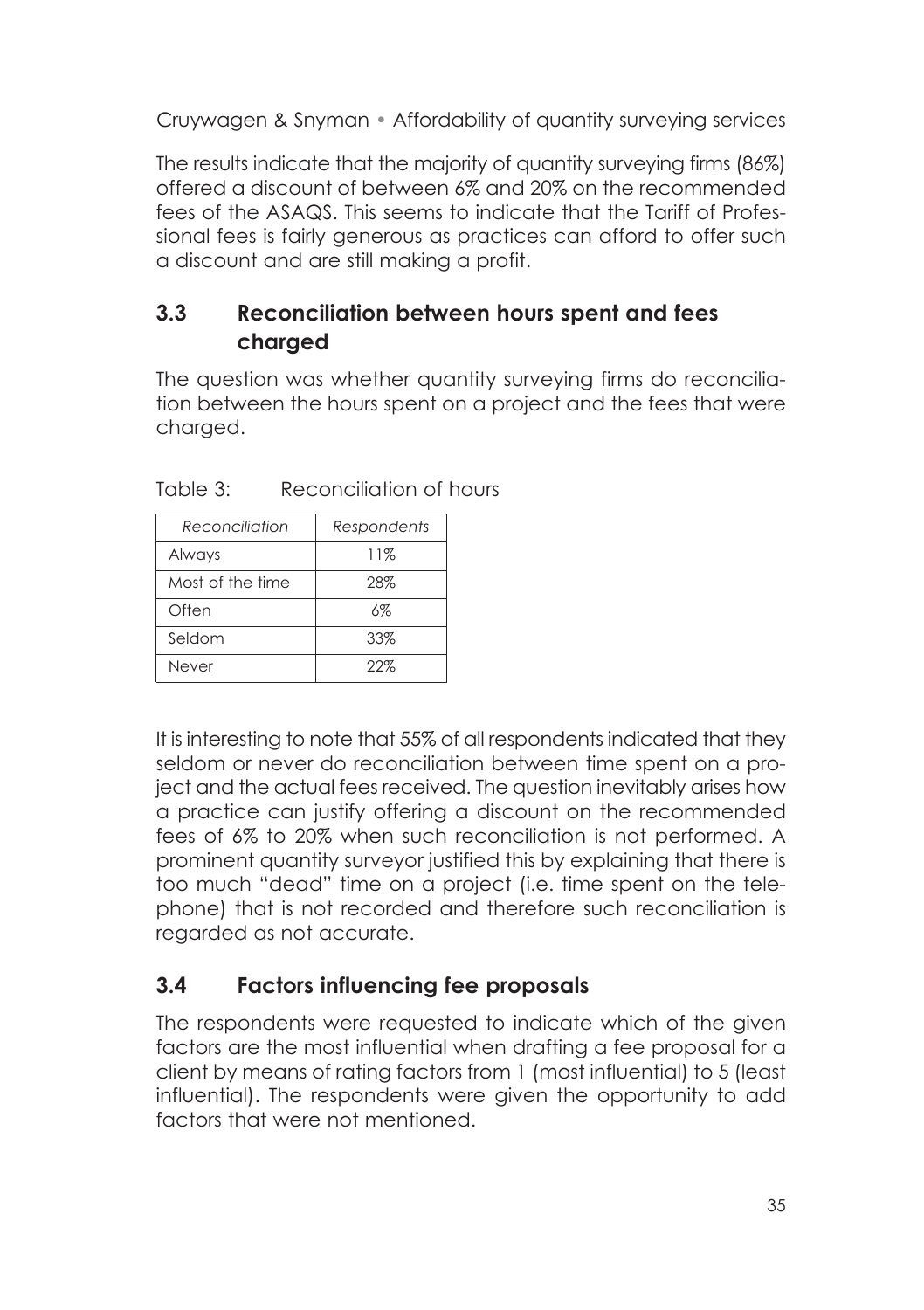| Proposed factors              | Most influential | Least influential |  |
|-------------------------------|------------------|-------------------|--|
| Prospects of follow up work   | 44%              | 6%                |  |
| Credibility of client         | 31%<br>6%        |                   |  |
| Affordability of the fee      | 20%              | 7%                |  |
| Type of contract              | 20%              | 47%               |  |
| Competitiveness of the market | 7%               | 27%               |  |

#### Table 4: Factors influencing fee proposals

As can be seen from Table 4, the most influential factor when drafting a fee proposal is the prospect of follow-up work, while the second most influential factor is the credibility of the client. It is interesting to note that even though 55% of the respondents indicated that reconciliation between time spent and fees received are seldom or never performed (Table 3), the affordability of the fee was the most influential factor for 20% of the respondents.

One factor not incorporated in the list of influential factors but highlighted by four respondents, is the composition of the professional team. Other factors indicated as having an influence when drafting a fee proposal:

- Availability of suitable personnel;
- Location of the project;
- Programme of the project;
- Current workload:
- Level of service required:
- Complexity of the work; and
- Client involvement.

### **3.5 The use and purpose of time sheets**

The respondents were requested to indicate whether employees keep time sheets and, if so, to what detail.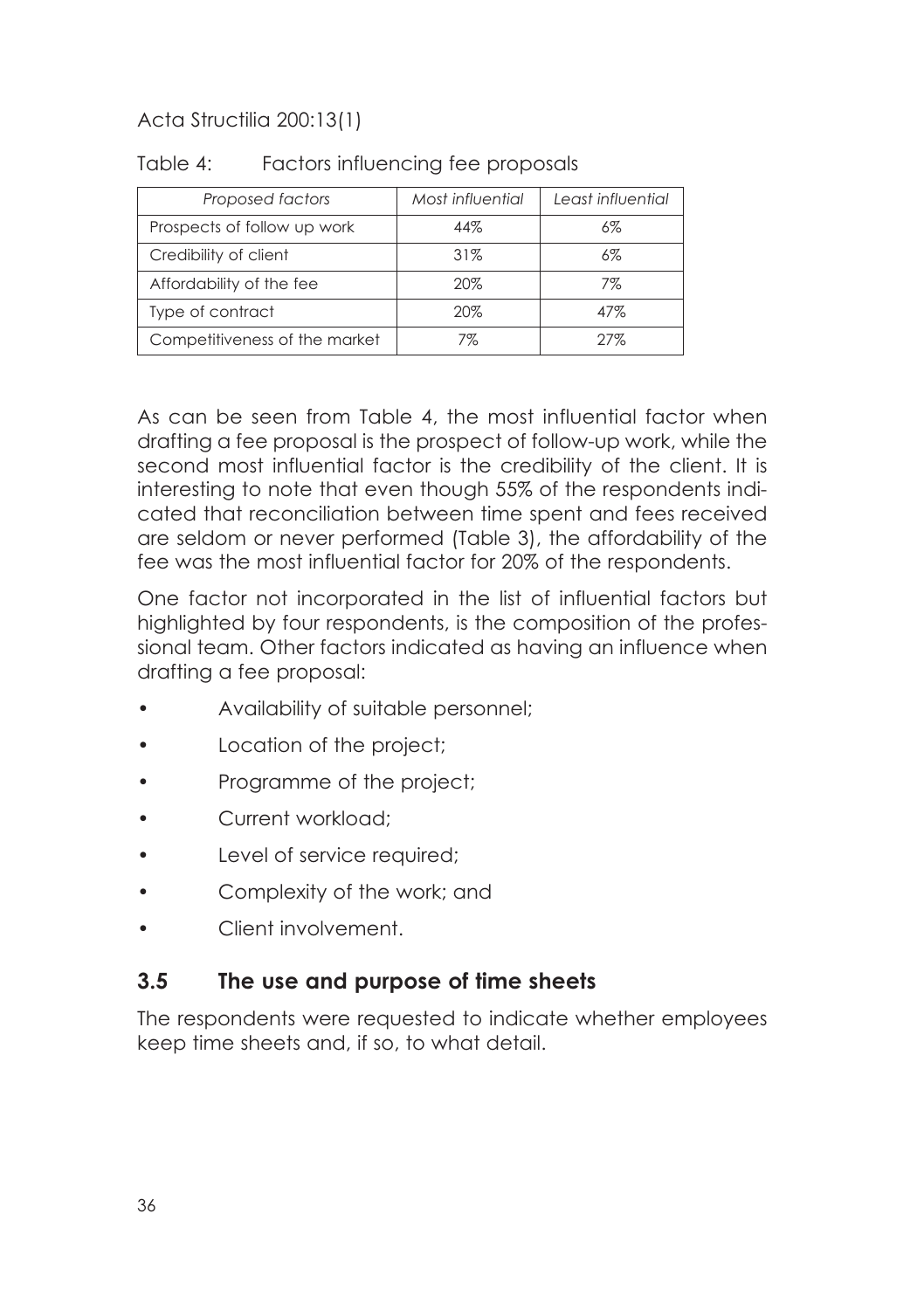| Table 5: |  |  | Time sheets kept by respondents |
|----------|--|--|---------------------------------|
|----------|--|--|---------------------------------|

| Timesheet detail                                                        | Respondents |
|-------------------------------------------------------------------------|-------------|
| Time sheets not kept                                                    | 33.3%       |
| Timesheets kept hourly with reference to project                        | 33.3%       |
| Timesheets kept hourly with reference to project and task per<br>formed | 22.2%       |
| Timesheets kept weekly with reference to project                        | 5.6%        |
| Timesheets kept only on projects that are charged per hour              | 5.6%        |

The results indicate that almost 68% of all respondents do keep timesheets. The results are contrary to what have been expected since 55% of respondents indicated that no reconciliation is done between time spent and fees received. In retrospect it could have been useful to request respondents to indicate what the information obtained by timesheets are used for.

### **3.6 Project type distribution**

Respondents were requested to indicate the workload distribution by a percentage allocation of five given categories. The categories being:

- Shopping centres;
- Office developments;
- Motor dealerships;
- Residential;
- Industrial; and
- Special projects (i.e. airports, casinos, harbours, recreational facilities, educational facilities, filling stations, hospitals, hotels, etc).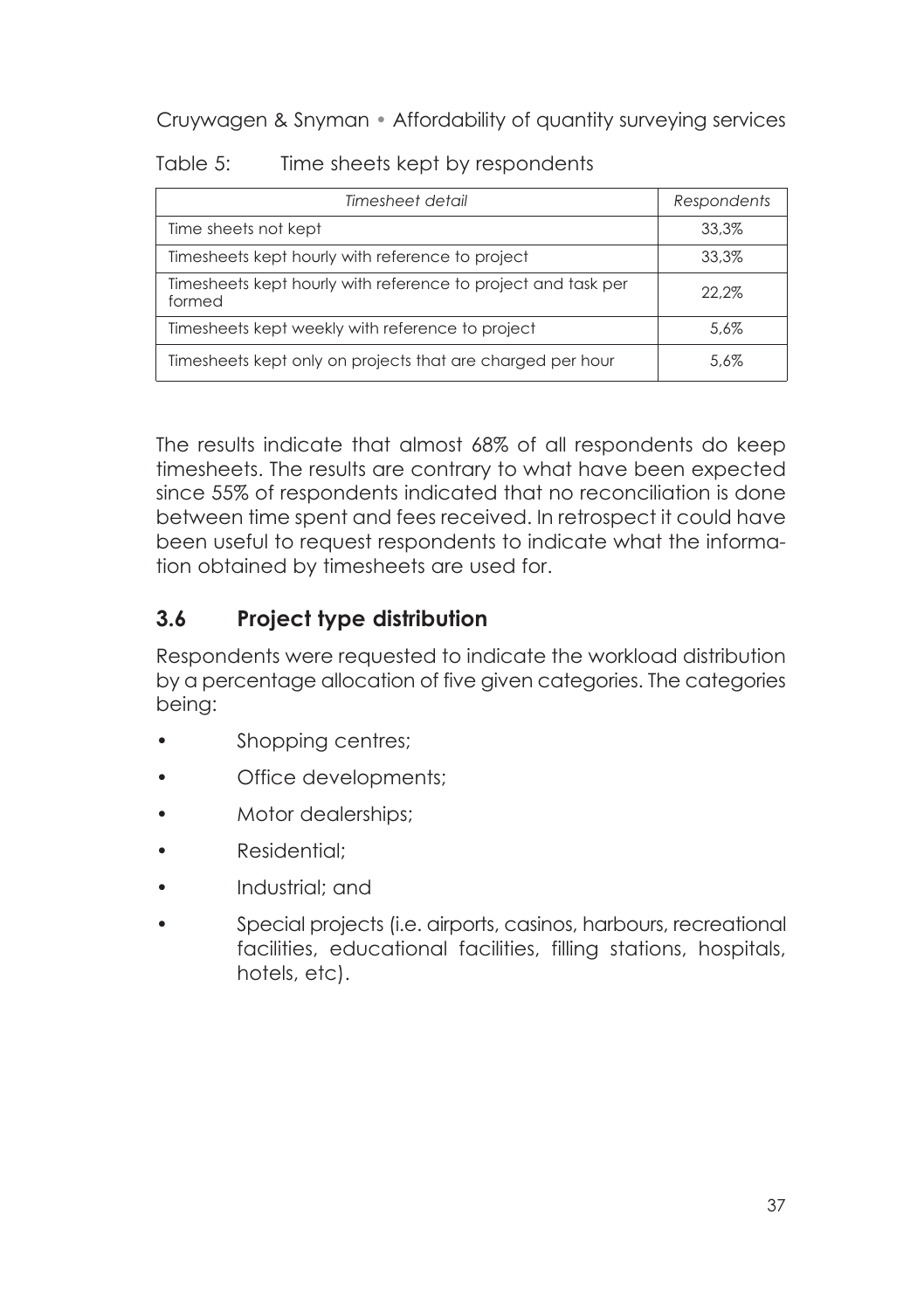### Table 6: Project type distribution

| Project type        | Distribution |  |
|---------------------|--------------|--|
| Shopping centres    | 31%          |  |
| Office developments | 24%          |  |
| Special projects    | 21%          |  |
| Motor dealerships   | 11%          |  |
| Industrial          | 7%           |  |
| Residential         | 6%           |  |

It is important to note that the above results are indicative of time spent on certain projects and not related to the percentage of total fees earned.

### **3.7 Project profitability**

The respondents were requested to rate given project types from most to least profitability based on their personal opinion. The following project types were listed:

- Shopping centres;
- Office developments;
- Motor dealerships;
- Residential; and
- Industrial.

The respondents were requested to rate the profitability from 1 (most profitable) to 5 (least profitable).

Table 7: Project type profitability

| Project type        | Most profitable | Least profitable |  |
|---------------------|-----------------|------------------|--|
| Industrial          | 67%             | 0%               |  |
| Shopping centres    | 22%             | 0%               |  |
| Office developments | 11%             | 0%               |  |
| Motor dealerships   | 0%              | 0%               |  |
| Residential         | 0%              | 100%             |  |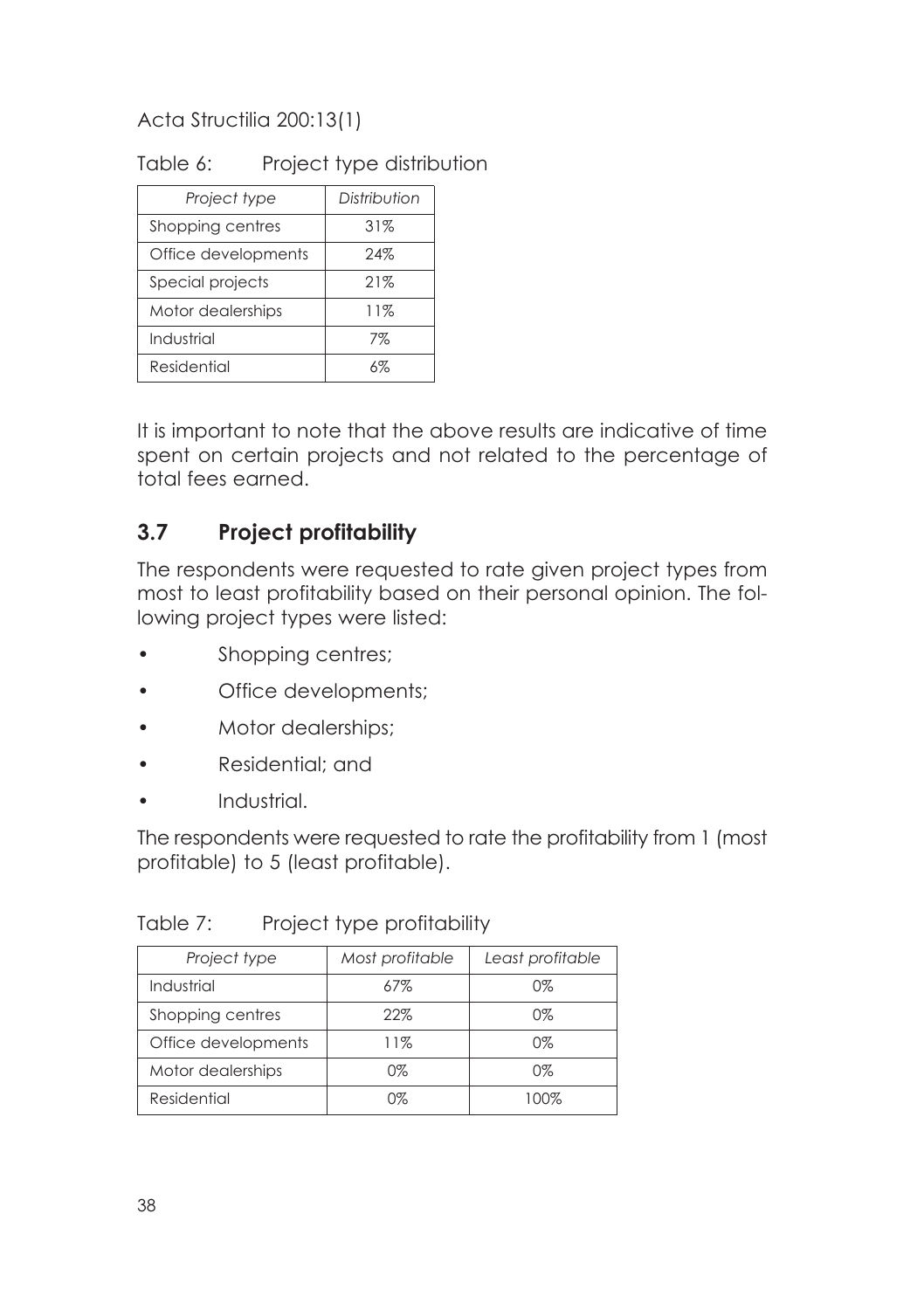The above results indicate that 67% of the respondents are of the opinion that industrial projects are most profitable, but Table 6 reflects that only 7% of the respondents' time is spent on such projects. It could be argued that it is due to the lack of availability of these types of projects.

## **4. Calculation of an affordable fee**

In his research, Snyman (2004) tried to establish what an affordable fee can be on a construction project. In order to do so he analysed the time spent by quantity surveyors on various projects by selecting a number of projects done by a large quantity surveying firm and adding the hours indicated on time sheets. In order to determine the profitability of these projects, the cost of providing the service needs to be established. There are actually two types of cost involved, i.e. the production cost (the cost of providing the service) and the turnover cost (the total cost including company profit). Three large consultancy firms were approached to establish what factors they use to determine the production cost of the services rendered. The three firms indicated that they use a factor between 1.6 and 1.8 to be multiplied by the salary costs of the personnel to determine the production cost. The salary cost of the personnel multiplied by a factor between 2.2 and 2.35 amounts to the turnover costs of the respective firms.

By using the above information together with results from a salary survey conducted by the ASAQS (ASAQS, 2004), Snyman (2004) analysed 12 projects in the different categories (shopping centres, office developments, motor dealerships, industrial and residential) as stated before, using the ASAQS fee tariff for provisional bills of quantities as a basis together with the production and turnover costs as described above. Table 8 shows the results when comparing two motor dealerships on this basis.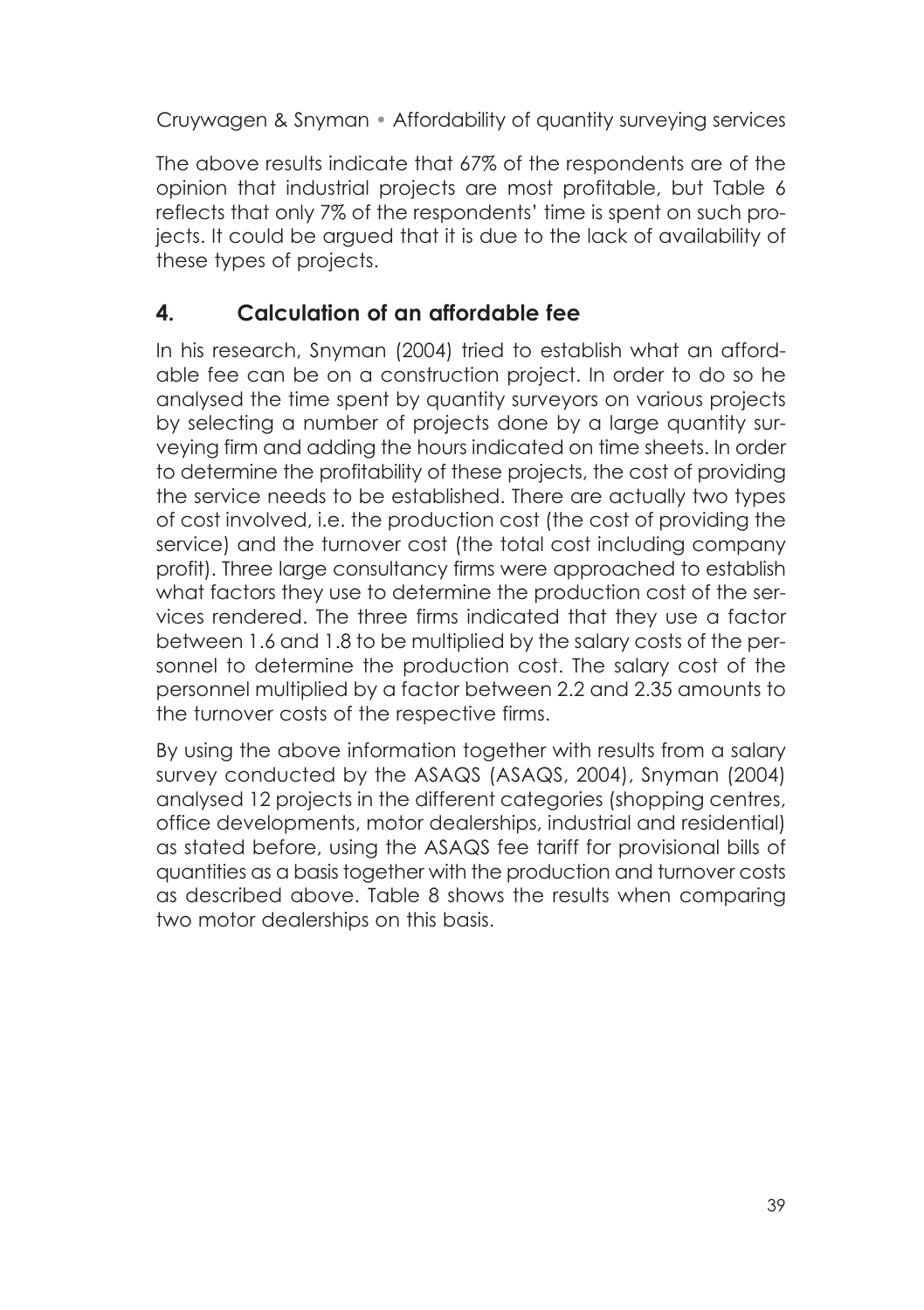| Tariff of Professional Fees (ASAQS) |           |         |               |         |           |
|-------------------------------------|-----------|---------|---------------|---------|-----------|
| Discount offered                    | 0%        | 10%     | 15%           | 20%     | 25%       |
| Dealership 1                        | 2013689   | 1812320 | 1 7 1 1 6 3 5 | 1610951 | 1 510 266 |
| Total production cost               | 679 231   | 679 231 | 679 231       | 679 231 | 679 231   |
| Total turnover cost                 | 879 004   | 879 004 | 879 004       | 879 004 | 879 004   |
| Profit/ (loss)                      | 1 134 684 | 933 316 | 832 631       | 731 947 | 631 262   |
| % Profit on turnover                | 129.1%    | 106 2%  | 94.7%         | 83.3%   | 71.8%     |
| <b>Dealership 2</b>                 | 359 165   | 323 248 | 305 290       | 287 332 | 269 373   |
| Total production cost               | 115 513   | 115 513 | 115 513       | 115 513 | 115 513   |
| Total turnover cost                 | 149 488   | 149 488 | 149 488       | 149 488 | 149 488   |
| Profit/ (loss)                      | 209 677   | 173761  | 155802        | 137 844 | 119886    |
| % Profit on turnover                | 140.3%    | 1162%   | 104 2%        | 92.2%   | 80.2%     |

Table 8: Profitability of two dealership related projects

The results from this part of Snyman's study are as follow:

- The analysis on 12 projects indicates profitable margins from a loss of 79% to a profit of 364% at a discount level of 30% from the Tariff of Professional Fees. Various factors could have contributed to this big difference such as inaccurate completed time sheets, the salary survey that the production and turnover costs was based on could have been not reflective of the position of the actual firm used in the study, etc. Whatever the case may be, it can be stated that the quantity surveyor rendering the service find himself in a position where the possibility exist of making large profits, but simultaneously run the risk of making a loss.
- It was found that there was a definitive correlation between the profitability and the value of the project. The higher the project value, the higher the profitability of the project. Although the reason for this is not clear from the research, one aspect that can be noted is that the time spent on a project during the contract administration stage (service C) is not directly related to the value (the quantity surveyor compiling a valuation for a payment certificate does not necessarily spend double the time on a R100m project than he would on a R50m project).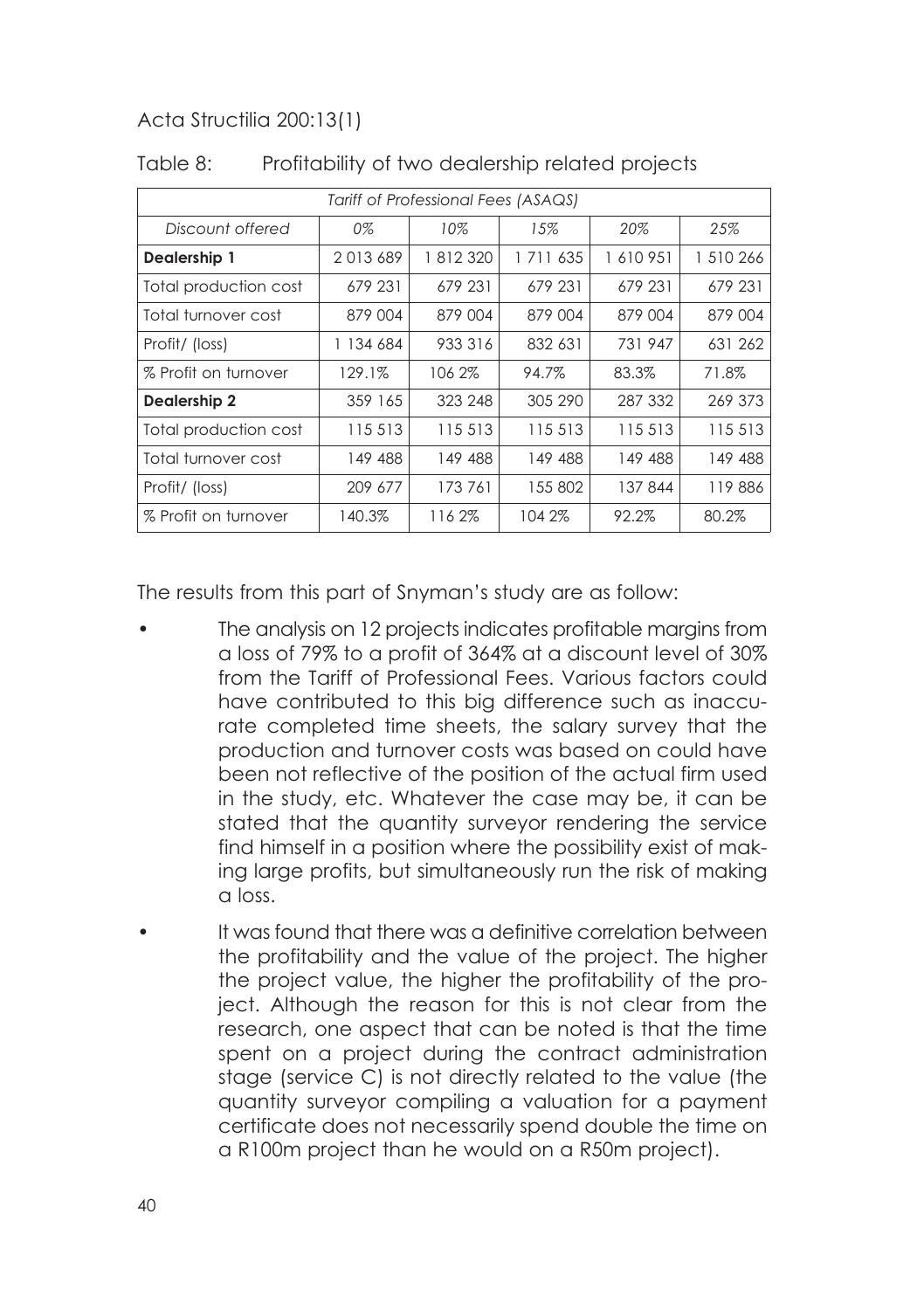- Quantity surveyors' professional fees are directly influenced by the construction cost of the projects they are involved in and therefore the cost of the finishes can cause large variations in a market that would seem homogeneous. Because of this residential projects especially pose a high risk to the quantity surveyor of not achieving the required profit margin because of the variety of possible finishes and designs and was therefore indicated by 100% of the respondents in Snyman's study (2004) as being, in their opinion, the least profitable.
- In contrast to residential projects, the danger of over capitalising on a shopping centre and then not achieving the required rental levels to justify the capital investment inevitably places a restriction on the levels of finishes to be specified. It is however also true that there are a variety of shopping centre designs ranging from small convenience centres to mega shopping malls. It is suggested that shopping centres pose a lower risk to the quantity surveyor than residential developments.
- The main purpose of office developments is to establish a facility within the corporate market as a working environment. The basic functions of an office development remain basically the same irrespective of the design and finishes. Snyman's project analysis did not establish definite criteria to evaluate the different project types, but it did suggest that office development pose a lower risk to the quantity surveyor of making a loss than that of a shopping centre (or residential projects for that matter).
- The analysis of a specific project regarding material used and design in order to determine whether quantity surveying service could be rendered affordable is not the only criteria, because the quantity surveying practice does not always have projects evenly spread over a period of time. The time distribution of the projects the quantity surveyor is involved in could be more important than the individual project's profitability itself.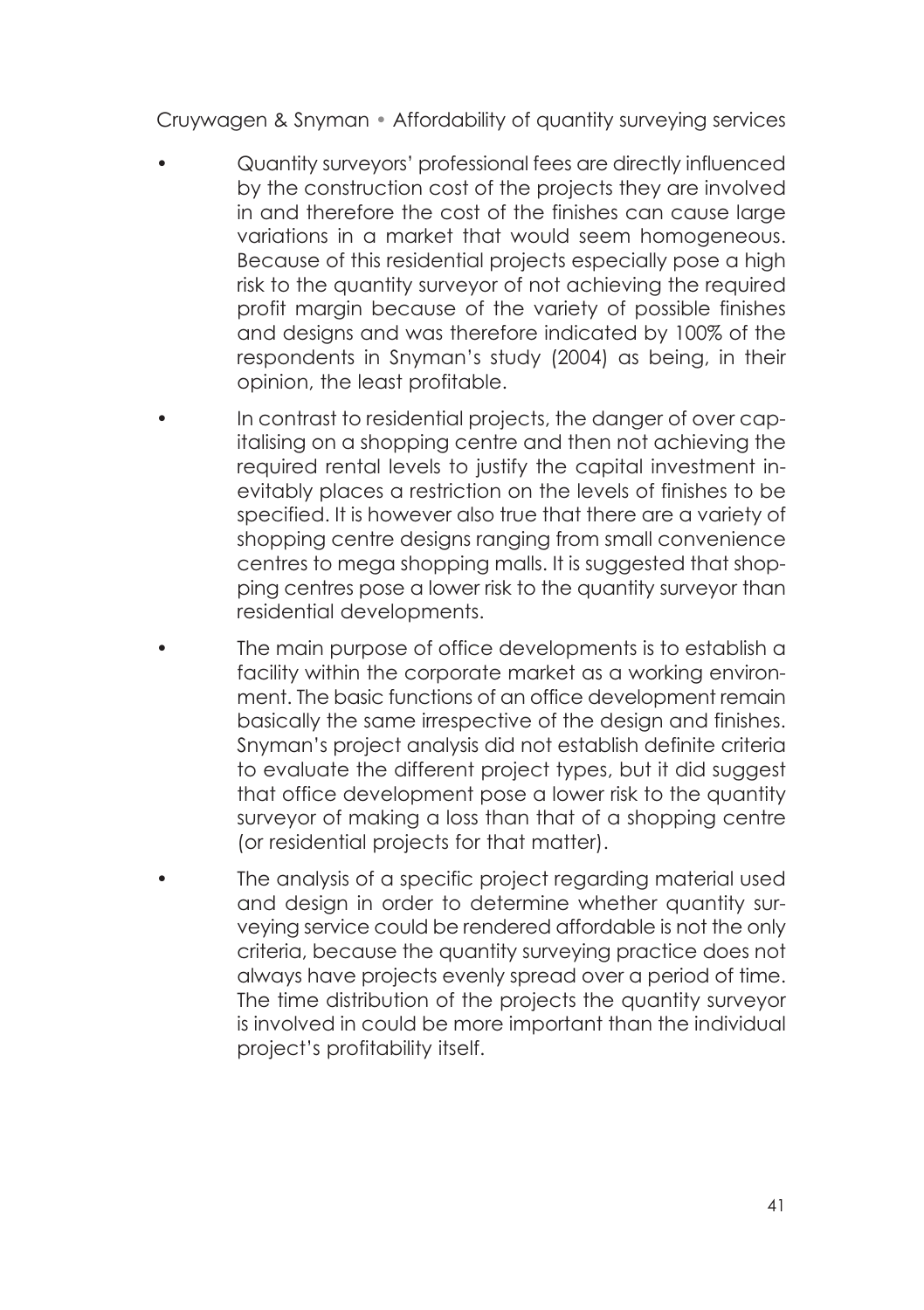### **5. Conclusions**

Although the results from the study show that quantity surveying services can be rendered affordable when professional fees are discounted from the Tariff of Professional Fees as published by the ASAQS, the following should be taken into account when an appropriate percentage discount is being decided upon:

- The cost of risk work that has not been compensated should be taken into account when analysing projects for potential profitability.
- The quantity surveyor is not in a position to offer a discount of professional fees purely based on the profit potential but should rather evaluate the risk of the project type.
- Different project types pose different levels of risk of profitable professional services. In order for the quantity surveyor to determine the resources required in the preparation of tender documents, individual projects need to be evaluated and the fee calculation is to be based on the material used and the design of the project. Consultants should compile their own costing systems in order to recognise deals where the risk outweighs the reward.
- The quantity surveyor's risk of making a loss on an individual project seems low, but the risk of experiencing cash flow difficulty is not necessarily dependant on the profits made on a single project.
- The challenge remains to educate clients to understand the price vs. risk relationship and the consultant's ability to add value.
- Adhering to fee guidelines and being more selective about accepting discounted fees. This will be the first step in moving from a scenario where professionals are selling their time to one where they are selling value.

In conclusion it can be stated that although there is no apparent scientific way on which an affordable discount can be calculated, the quantity surveyor can minimize his risk by taking the factors discussed above into account, rather than taking a 'thumb suck' or giving an ad-hoc big discount just to secure the appointment.